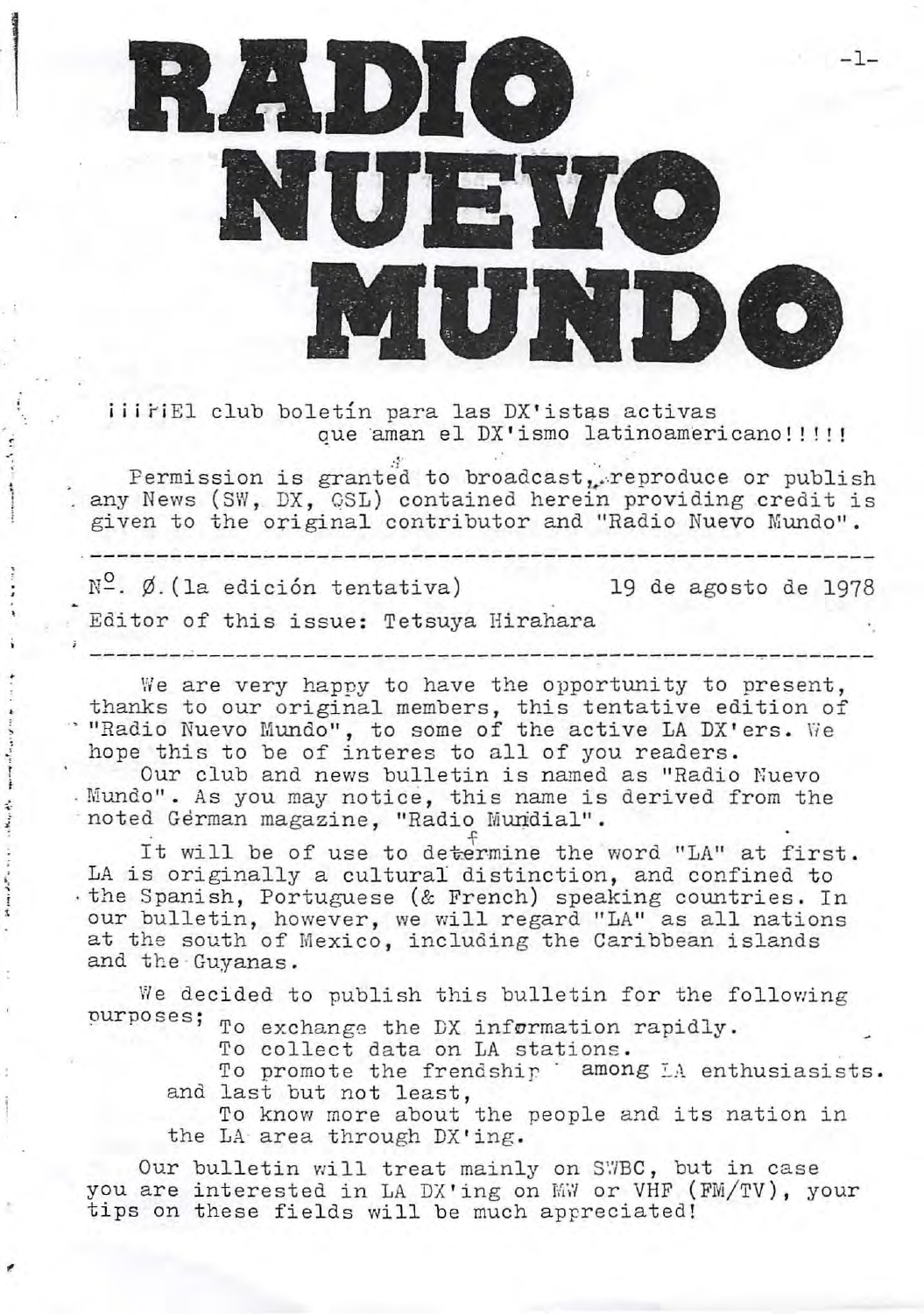| $-2-$             |                                                                                                                                                                      |
|-------------------|----------------------------------------------------------------------------------------------------------------------------------------------------------------------|
|                   | Short Wave News<br>(All times in GMT)                                                                                                                                |
|                   | 3300kHz Guatemala: Radio Cultural noted at 1058 on Aug. 9.<br>Fair signal but heavy QRM.<br>$(Y.\text{Tanabe})$                                                      |
| 3380              | Ecuador: Radio_ Iris, Esmeraldas, was noted on July<br>29 at 1100-1120. Fair condx.<br>(N.Aoi)                                                                       |
| 3985              | Ecuador: Escuelas Radiofónicas Populares, Riobamba,<br>was hrd at 1115-1130. Fair in early Aug., but<br>poor recently. First informed by N. Trukamote. (T. Hanakawa) |
| 4756              | Bolivia: Radioemisoras Bolivia, Oruro, was noted<br>at 0950-1020 in SS & a local dialect. Fair condx.<br>(T.Hanakawa)                                                |
| 4781              | ???????: Unid. in SS was hrd at .0955-1015 almost<br>daily with fair condx.<br>(T.Hanakawa)                                                                          |
| 4795              | Brazil: Unid. was noted at 0930-1005 with poor.<br>(T.Hanakawa)                                                                                                      |
| 4797              | Bolivia: Radio Nueva América, La Paz, was hrd at<br>1050 in a local dialect, at 1055 in SS. Fair<br>condx until 1100.<br>$(T.\text{Hanakawa})$                       |
| 4815A             | Colombia: Radio Guataprí, Valledupar, now hrd<br>around at 1000.<br>$(Y.\text{Tanabe})$                                                                              |
| 4820              | ???????: Unid. in SS was hrd at 0945 with fair.<br>(T.Hanakawa)                                                                                                      |
| 4832              | Costa Rica: Radio Reloj, San José, now fades in<br>around at 0800. Good reception in the 60 m.b.<br>$(Y.\texttt{Tanabe})$                                            |
| (sorry,<br>4823   | out of order)<br>9999999: Unid. in SS noted at 1043 on Aug. 9 with<br>fair condx. KOed by carrier soon. (Y.Tanabe)                                                   |
| 4854              | Bolivia: Radio Centenario, Santa Cruz, was noted<br>on July 30 at 1045-1120 with fair condx. IDed<br>as "Está con Centenario".<br>(N.Aoi)                            |
| $4876\frac{1}{2}$ | Bolivia: Radio La Cruz del Sur, La Paz, was hrd<br>at 1030 in Aimara. Fair condx.<br>$(T.\text{Hanakawa})$                                                           |
| 4880              | Venezuela: Radio Universo, Barquisimeto, was noted<br>at 1010. Fair.<br>$(T.\text{Hanakawa})$                                                                        |
| 4885              | Colombia: Ondas del Meta, Villavicencio, was hrd<br>on July 17. ID at 1015. Poor condx.<br>(N.Aoi)                                                                   |
| $\mathbf{11}$     | ???????: Unid. in SS sometimes hrd with fair condx<br>around 1045.<br>(T.Hanakawa)                                                                                   |
| 4905              | Brazil: Rádio Relógio, Rio de Janeiro, can be hrd<br>- daily around 0930 with noor condx. (T.Hanakawa)                                                               |
| 4935              | Brazil: Unid. was sometimes hrd around 0930 with<br>poor condx.<br>(T.Hanakawa)                                                                                      |

M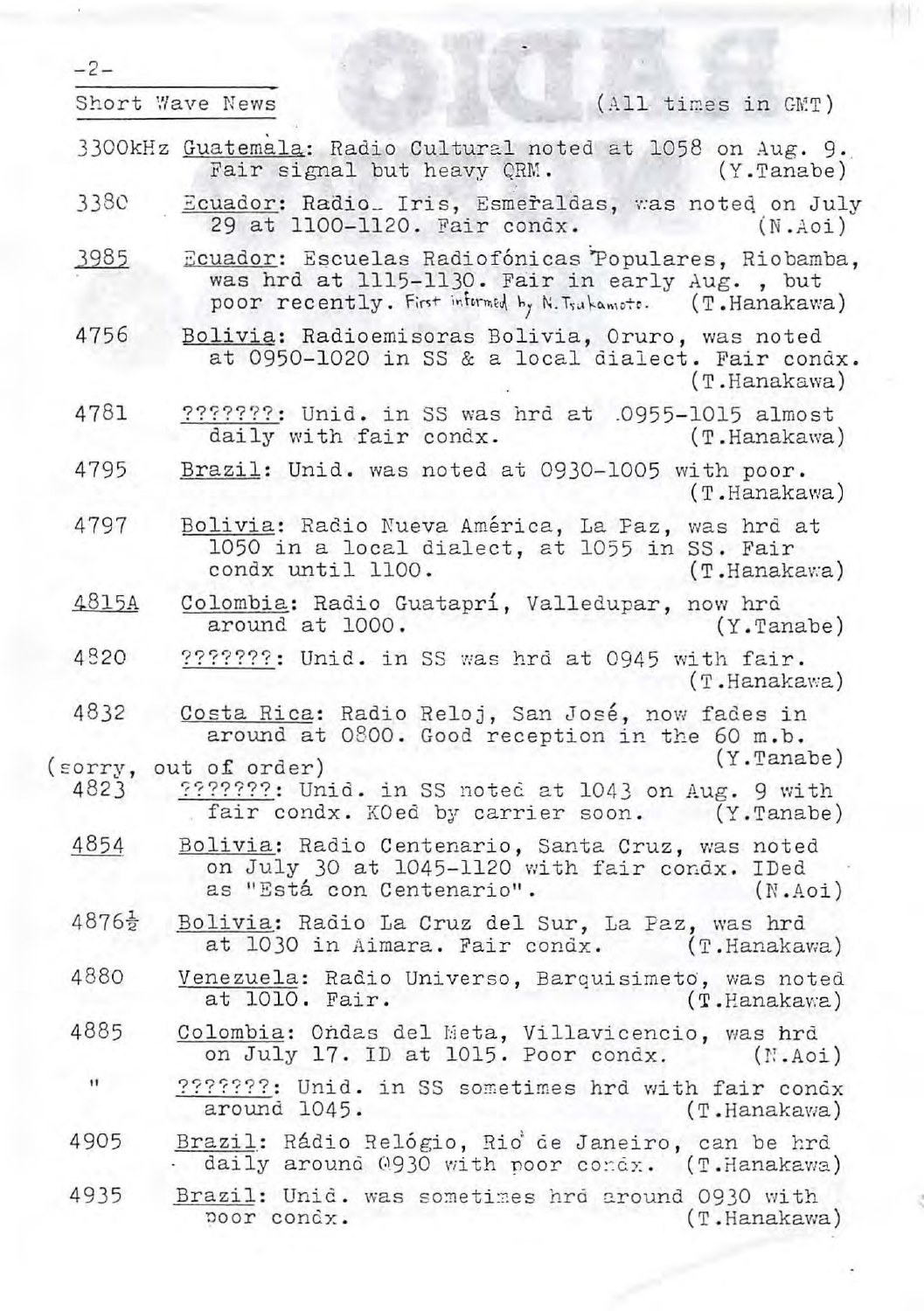|      | 4945kHz Colombia: Radio Colosal, Neiva, can be hrd around<br>(T.Hanakawa)<br>0940 with poor condx.                                                                                                                                                                                                                                                                                       |
|------|------------------------------------------------------------------------------------------------------------------------------------------------------------------------------------------------------------------------------------------------------------------------------------------------------------------------------------------------------------------------------------------|
| 4970 | Venezuela: Radio Rumbos, Caracas, was noted at 1000<br>with fair condx.<br>(T.Hanakawa)                                                                                                                                                                                                                                                                                                  |
| 4975 | ???????: Unid. in SS was noted on Aug. 13 at 1105<br>with poor condx.<br>(T.Hanakawa)                                                                                                                                                                                                                                                                                                    |
| 5025 | Perú: Radio Quillabamba, Cuzco, was noted at 1115<br>in a local dialect. Poor condx. (T.Hanakawa)                                                                                                                                                                                                                                                                                        |
| 5030 | Venezuela: Radio Reloj Continente, Caracas, was<br>(T.Hanakawa)<br>hrd at 0930 with poor.                                                                                                                                                                                                                                                                                                |
| 5075 | Colombia: Radio Sutatenza, Bogotá, sign on around<br>at 1030. Fair condx.<br>(Y.Tanabe) (Y.Tanabe)<br>Also noted at 1040 with poor . (T.Hanakawa)                                                                                                                                                                                                                                        |
| 5095 | Colombia: Radio Sutatenza, Bogotá, sign on at 0900.<br>Fair condx.<br>$(Y.\text{Table})$<br><b>PACKAGE AND</b>                                                                                                                                                                                                                                                                           |
| 6010 | Perú: Radio América, Lima, can be hrd daily at 0730-<br>1000 with fair condx.<br>(N.Aoi)                                                                                                                                                                                                                                                                                                 |
| 6115 | Colombia: La Voz del Llano, Villavicencio, is back<br>to "La Cadena Super de Colombia" again. (This stn<br>has been affiliated to "La Cadena Internacional<br>de Colombia" for 2 years at least, contrary to the<br>description of WRTH.) Now operating 24 hours a<br>day (except on Mondays???), and can be hrd from<br>0745, when NSB on the same channel off the air.<br>(T.Hirahara) |
| 6140 | Colombia: Radio Melodia, Bogotá, was hrd on August<br>12 at 0800-0900 with fair.<br>(N.Aoi)                                                                                                                                                                                                                                                                                              |
| 6160 | Colombia: Emisora Nueva Granada, Bogotá, was noted<br>on Aug. 1 around 1100 with fair. At 1100, they<br>relayed the time signal of WWV for about 20 sec.<br>A news prgr, began after the advertisements, which is<br>titled "Radio Sucesos, RCN, el noticiero de Colom-<br>bia."<br>(T.Hirahara)                                                                                         |
| 6170 | Colombia: La Voz de la Selva, Florencia, was noted<br>on August 4 at 0830-0910 with fair.<br>(N.Aoi)                                                                                                                                                                                                                                                                                     |
| 6175 | Perú: Radio Tawantinsuyo, Cuzco, was noted on July<br>11 at 1050-1117 with fair.<br>(N.Aoi)                                                                                                                                                                                                                                                                                              |
| 6185 | Bolivia: Radio Batallón Colorados, La Paz, was hrd<br>on July 6 at 1100s/on-1130.<br>(N.Aoi)                                                                                                                                                                                                                                                                                             |
| 9655 | Colombia: Radiodifusora Nacional, Bogotá, can be<br>noted with a strong signal recently. 0930 carrier<br>on, 0940 s/on with National Anthem, 0942 Opening<br>ID. Acc. to it, they operate on SW: 4955, 5975,<br>6030, 9635 and 15235kHz. First neted on (T.Hirahara)<br>August 17                                                                                                        |
|      |                                                                                                                                                                                                                                                                                                                                                                                          |

·I

 $\mathbb{E}^{\mathbb{P}^n}$ 

 $\epsilon$  .

-3-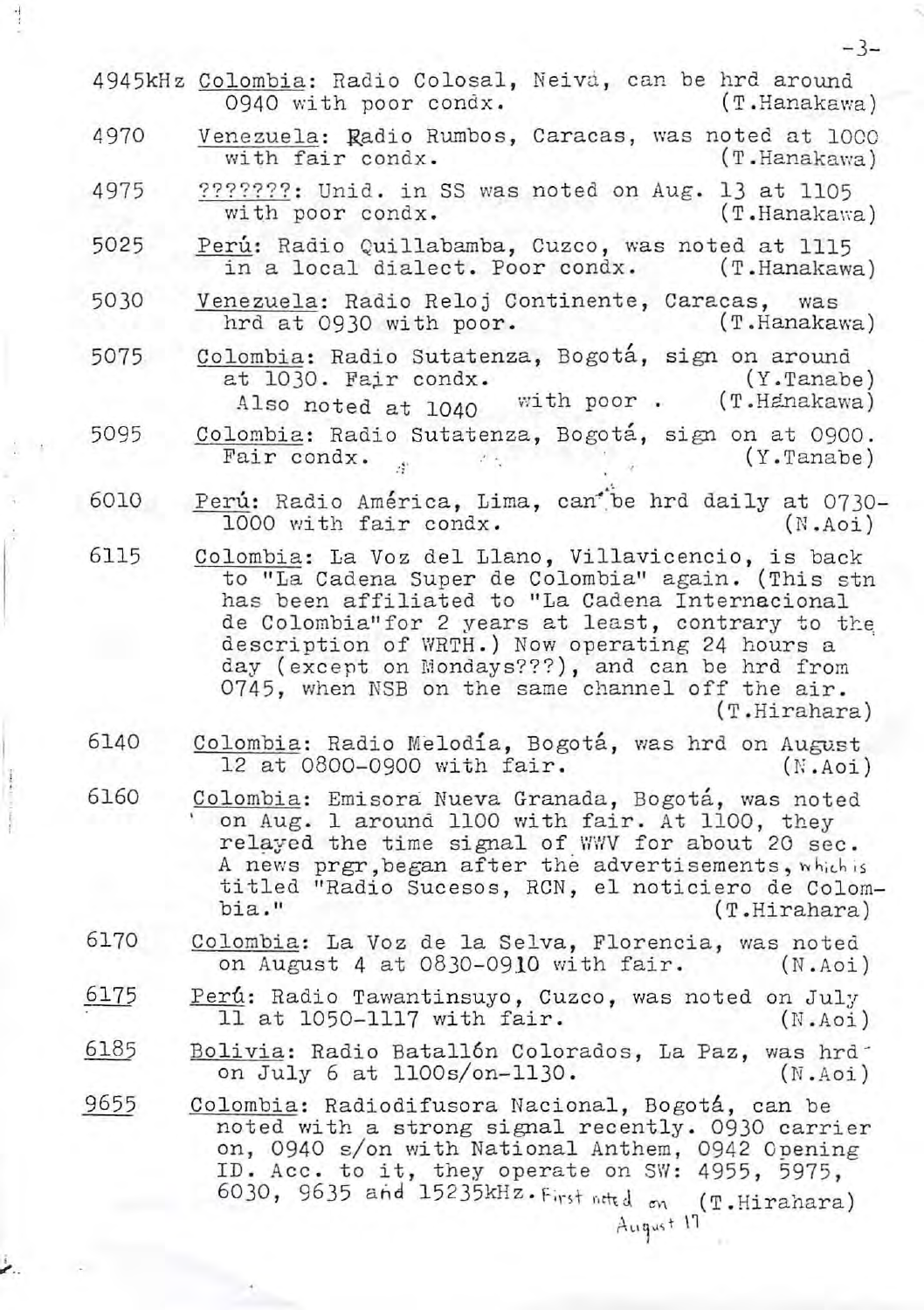$-4-$ 

DX News

Colombia

ボゴタの中心 部に 建設 予定の テレビ・ラジオ放送 施設の入れ が 近く 行靠めれる予定である。 1000 万ドルの 同施 設は 現在国立テレビ局の インラビジョンが計画中のもので、近代的なラジオ放送施設のほか商 業テレビチャンネル2局と教育アレビチャンネル1局の送信施設を収容する。 6階 達てのビルディングの 建設が 行のれる。 このビルには , このほか 録音および フィルムスタジオ ,現像室 , 編集施 設 事務室な ビも収 容される予定。

> 「日経アーキテクチュア」 6月26日号 より ·※ 転載不可 (原文のまま)

> > [阿部真-]

CSL News

Colombia: Radio Melodía, Bogotá, sent me a no data letter in 5 months. (Enclosed mint stamps, but unused.) v/s: Elvira Mejia de Paez, Gerente. Acc. to it, the power is: MW 50kw, SW 5kw. Also received<br>a badge and a sticker.  $(T.Hirahara)$ 

SPECIAL REPORT - ID Patterns of La Voz del Llano (Part 1)

·LVL1 LVL1. NB: These IDs can be hrd at ·LVL1 1020kHz. 0745-0900 on weekdays, and .LVL1 excelente. 0745-1000 on Sundays. ·LVL1 romántica. Unfortunately, I could ·LVL1 fantastica. not note the programme name .LVL1 super feliz. in spite of the daily re-·LVL1 Super cariñosa. ception, at this time. ·LVL1 ma-ra-vi-llo-sa. ·LVL1 al alcance de todo. .LVL1 super musicalisima. ·LVL1 super tropicalisima. ·LVL1 sintonia del oyente. ·LVL1 en cadena con sus oyentes. ·LVL1 ritmo y potencia de la radio. ·LVL1 la radio importante del llano. ·LVL1 1020, llonos de amor y ternura.

·LVL1 eternamente enamorada de su'llanura.

 $(T.Hirahara)$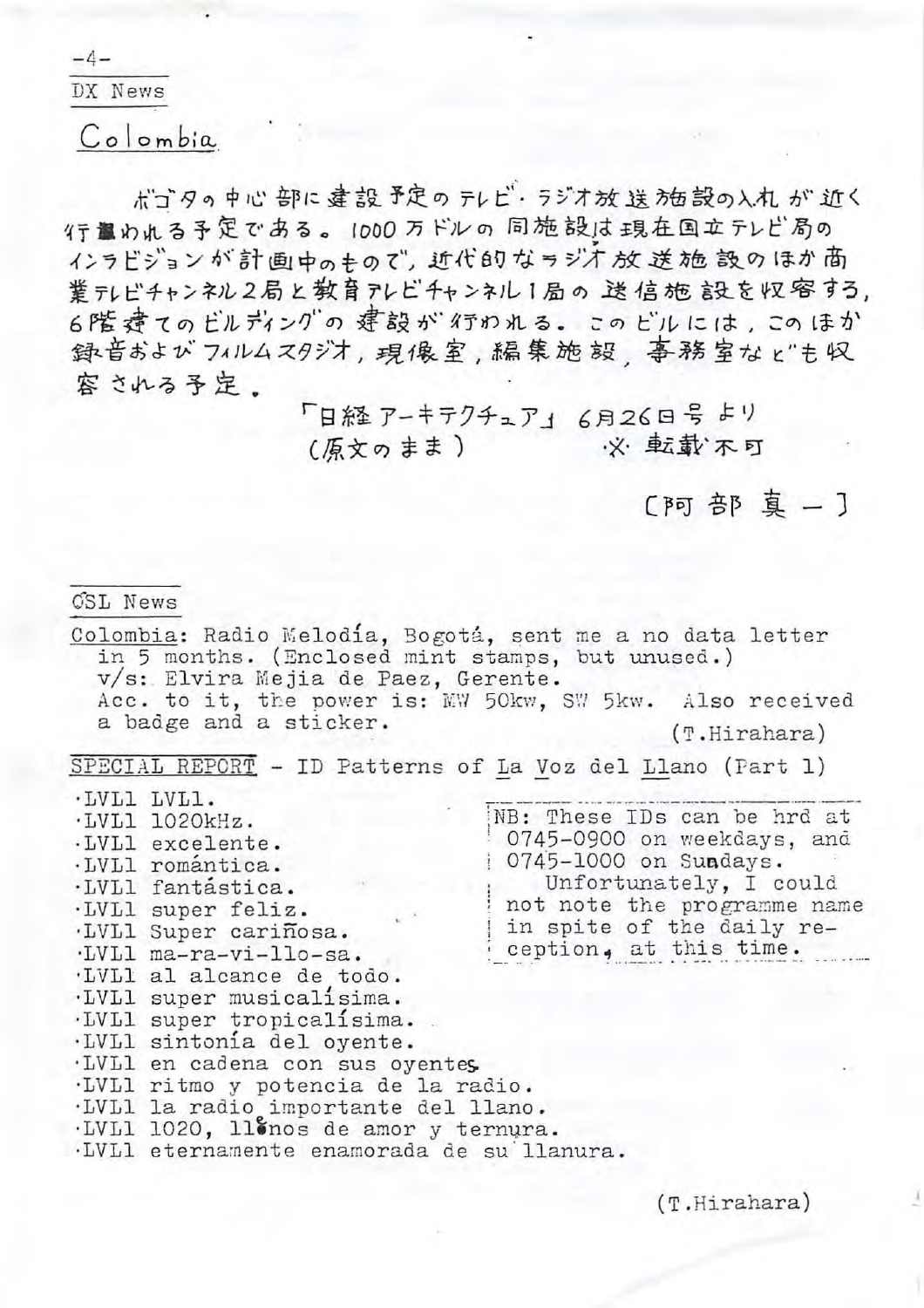## T. SUZUKI

R. Batallón Colorados, La Paz s/on at 11:00 GMT with male chorus (like a military song). The opening announcement is copied as follows. (Some parts are added by presuming.) "Buenos días, boliviano. Desde La Paz, Sud América..... inicia su labor La Emisora Militar, Radio Batallón Colorados<br>11.1440KC onda media, la banda de 200 metros, 6185KC onda corta en<br>12.bodWuestras transmisiones en onda corta continuarán hasta<br>12. nueve de la mañana para nuest exterior del país. Hasta aquí de las nueve de la mañana continuaremos esta programación en la banda de 200 metros onda media, 1440KC. Indicamos a nuestros oyentes en interior y exterior del país que estarán en sintonía en la banda de 49 metros, 6185KC<sup>3</sup>en las siguientes horarios; las siete de la mañana, las doce de mediodía y diecinueve hora noche."

ID Pattêrn: ID of "Inicia su labor (del día) Radio XXX" is usually announced in Bolivian stations, and it means that Radio XXX begins its (daily) labour.

Verification Card: An incomplete verification card using an ordinary picture card after 4 weeks by air mail.

Address: Radio "Batallón Colorados"- Gran Cuartel General-Miraflores- La Paz- Bolivia- Sud América (Gran Cuartel General means the general headquarter of the  $army.$ )

Characteristics: Of course, this station is military-owned. Bditorial note: (I. Bolivia y el mundo 2. en siguientes frecuencias 3. it sounds like "6185MHz" in my recording

 $-5-$